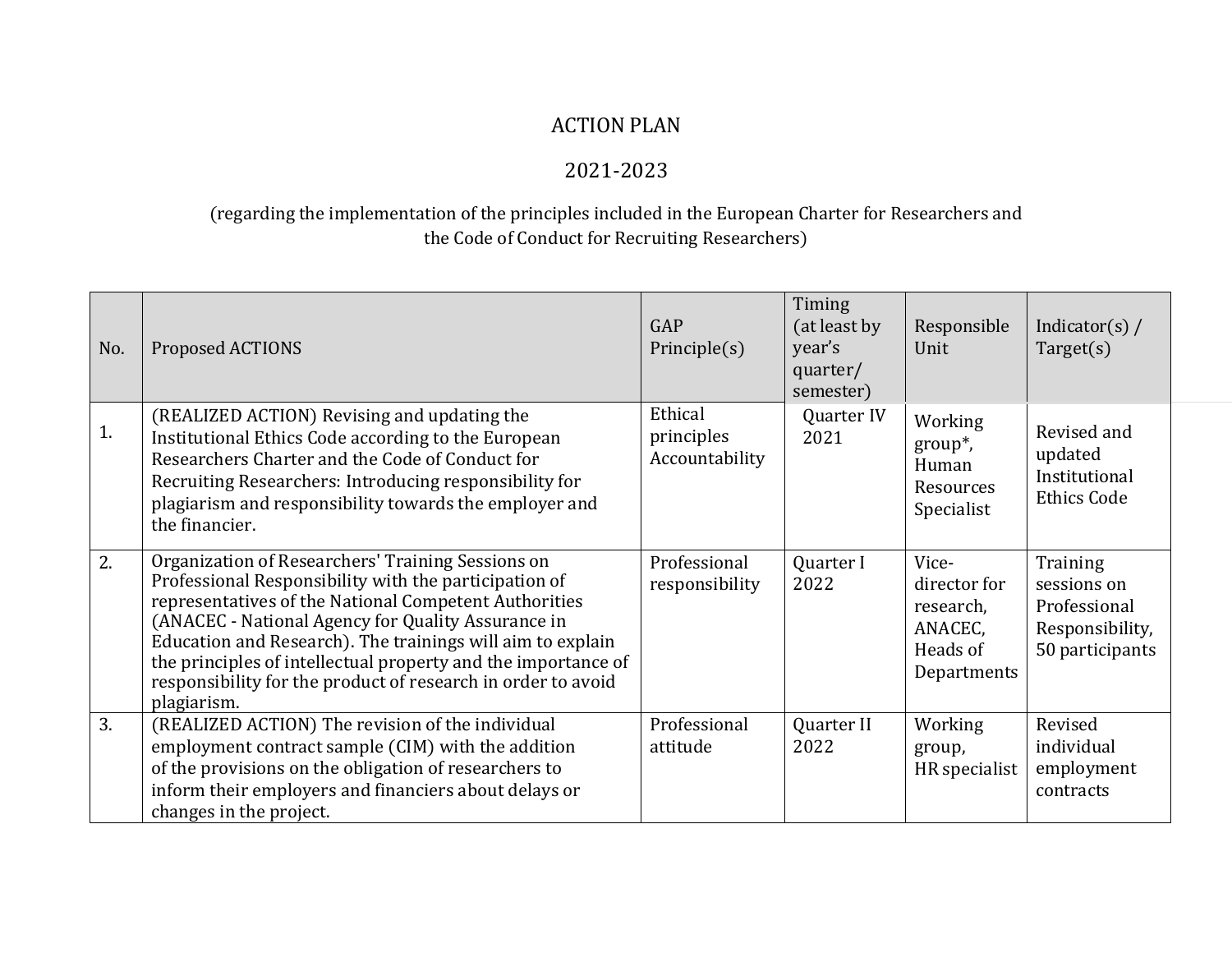| $\overline{4}$ | Organization of informative sessions on copyright in the<br>field of literature.                                                                                                                     | Contractual<br>and legal<br>obligations                                           | Quarter II<br>2022  | Vice-<br>director for<br>research,<br>AGEPI,<br>Heads of<br>Departments | Courses with<br>the<br>participation of<br>AGEPI,<br>60 participants                                                          |
|----------------|------------------------------------------------------------------------------------------------------------------------------------------------------------------------------------------------------|-----------------------------------------------------------------------------------|---------------------|-------------------------------------------------------------------------|-------------------------------------------------------------------------------------------------------------------------------|
| 5.             | (REALIZED ACTION) Placing the Regulation on<br>Registration of Copyright and Related Rights (developed by<br>AGEPI) on the IRP website, in order to inform the<br>researchers.                       | Contractual<br>and legal<br>obligations<br>Intellectual<br><b>Property Rights</b> | Quarter III<br>2021 | IT specialist                                                           | Updated<br>website                                                                                                            |
| 6.             | Introducing some stipulations in the institutional<br>documents (Regulation of Organization and Functioning)<br>according to Law no. 133 of 08.07.2011 regarding the<br>protection of personal data. | Good practice<br>in research                                                      | Quarter I<br>2022   | Working<br>group                                                        | Revised<br>Regulation in<br>accordance<br>with Law no.<br>133 of<br>08.07.2011<br>regarding<br>protection of<br>personal data |
| 7.             | Using the employees' personal data only with the written<br>consent of the former.                                                                                                                   | Good practice<br>in research                                                      | Permanently         | HR specialist                                                           | Informed<br>scientific staff                                                                                                  |
| 8.             | Introducing provisions on the principle of non-<br>discrimination in the IRP Statute                                                                                                                 | Non-<br>discrimination                                                            | Quarter III<br>2022 | Working<br>group                                                        | <b>Updated IRP</b><br>Statute with<br>provisions of<br>non<br>discrimination                                                  |
| 9.             | (REALIZED ACTION) Updating and renaming the<br>Attestation Regulation into the Regulation of Evaluation in<br>line with Labour Law and the provisions of the Charter.                                | Evaluation/<br>appraisal<br>systems                                               | Quarter III<br>2021 | Working<br>group,<br><b>HR</b> Specialist                               | Updated<br>Regulation of<br>Evaluation<br>(attestation),<br><b>Evaluation of</b><br>the researchers                           |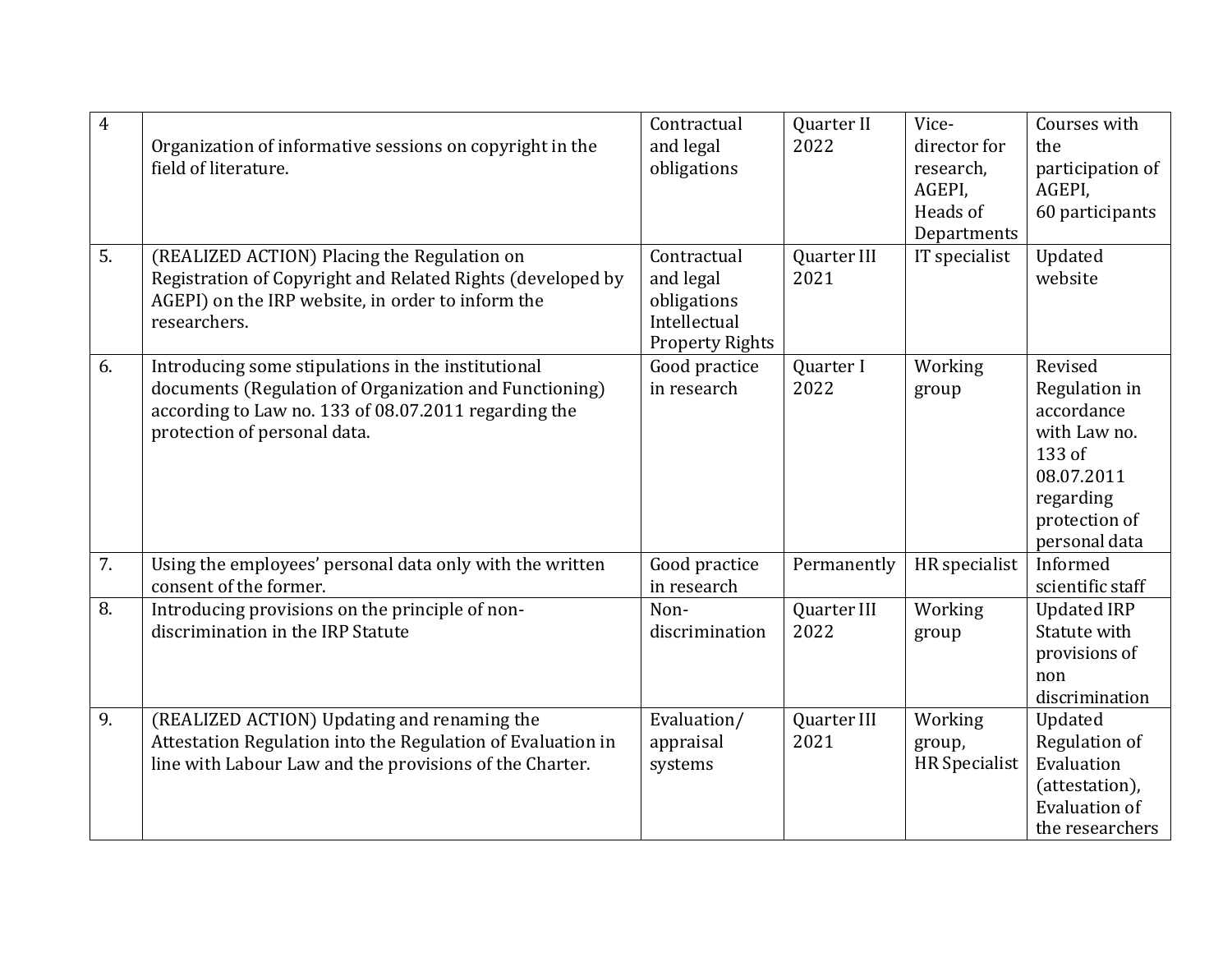| 10. | (REALIZED ACTION) The initiation of the annual<br>Evaluation process of the scientific staff according to<br>the updated Regulation of Evaluation.                                                                                                                                                                                                        | Evaluation/<br>appraisal<br>systems                                    | Quarter IV<br>2021  | Heads of<br>departments                                         | Scientific staff<br>assessment<br>according to<br>the updated<br>regulation                                                                     |
|-----|-----------------------------------------------------------------------------------------------------------------------------------------------------------------------------------------------------------------------------------------------------------------------------------------------------------------------------------------------------------|------------------------------------------------------------------------|---------------------|-----------------------------------------------------------------|-------------------------------------------------------------------------------------------------------------------------------------------------|
| 11. | (REALIZED ACTION) Developing an Institutional Staff<br>Recruitment Regulation.                                                                                                                                                                                                                                                                            | Recruitment/<br>Postdoctoral<br>appointments                           | Quarter III<br>2021 | Working<br>group,<br><b>HR</b> Specialist                       | Institutional<br>Staff<br>Recruitment<br>Regulation                                                                                             |
| 12. | The initiation of scientific staff recruitment according to the<br>new Institutional Staff Recruitment Regulation, identifying<br>efficient means (collaboration agreements with foreign<br>research institutions and informing letters on vacancies) to<br>inform and encourage different categories of potential<br>researchers to apply for vacancies. | Recruitment<br>(Code)/<br>Selection<br>(Code)                          | Quarter I<br>2023   | <b>HR</b><br>Specialist,<br>Committee<br>for staff<br>selection | Initiated<br>recruitment<br>process;<br>agreements<br>with foreign<br>research<br>institutions and<br>informing<br>letters on<br>vacancies sent |
| 13. | Establishing a Committee for Staff Selection in accordance<br>with the provisions of the Code                                                                                                                                                                                                                                                             | Selection<br>(Code)                                                    | Quarter I<br>2022   | <b>IRP</b><br>administra-<br>tive staff                         | Established<br>Committee for<br><b>Staff Selection</b>                                                                                          |
| 14. | Updating the Regulation of 2014 regarding the contest for<br>scientific positions within the Institute of Philology.                                                                                                                                                                                                                                      | Recruitment<br>(Code)<br>Selection<br>(Code)<br>Transparency<br>(Code) | Quarter II<br>2022  | Working<br>group                                                | Updated<br>Regulation of<br>2014 regarding<br>the contest for<br>scientific<br>positions<br>within the<br>Institute of<br>Philology             |
| 15. | Introducing transparency provisions in the IRP Statute                                                                                                                                                                                                                                                                                                    | Transparency<br>(Code)                                                 | Quarter III<br>2022 | Working<br>group                                                | <b>Updated the</b><br><b>IRP Statute</b><br>with<br>transparency<br>provisions                                                                  |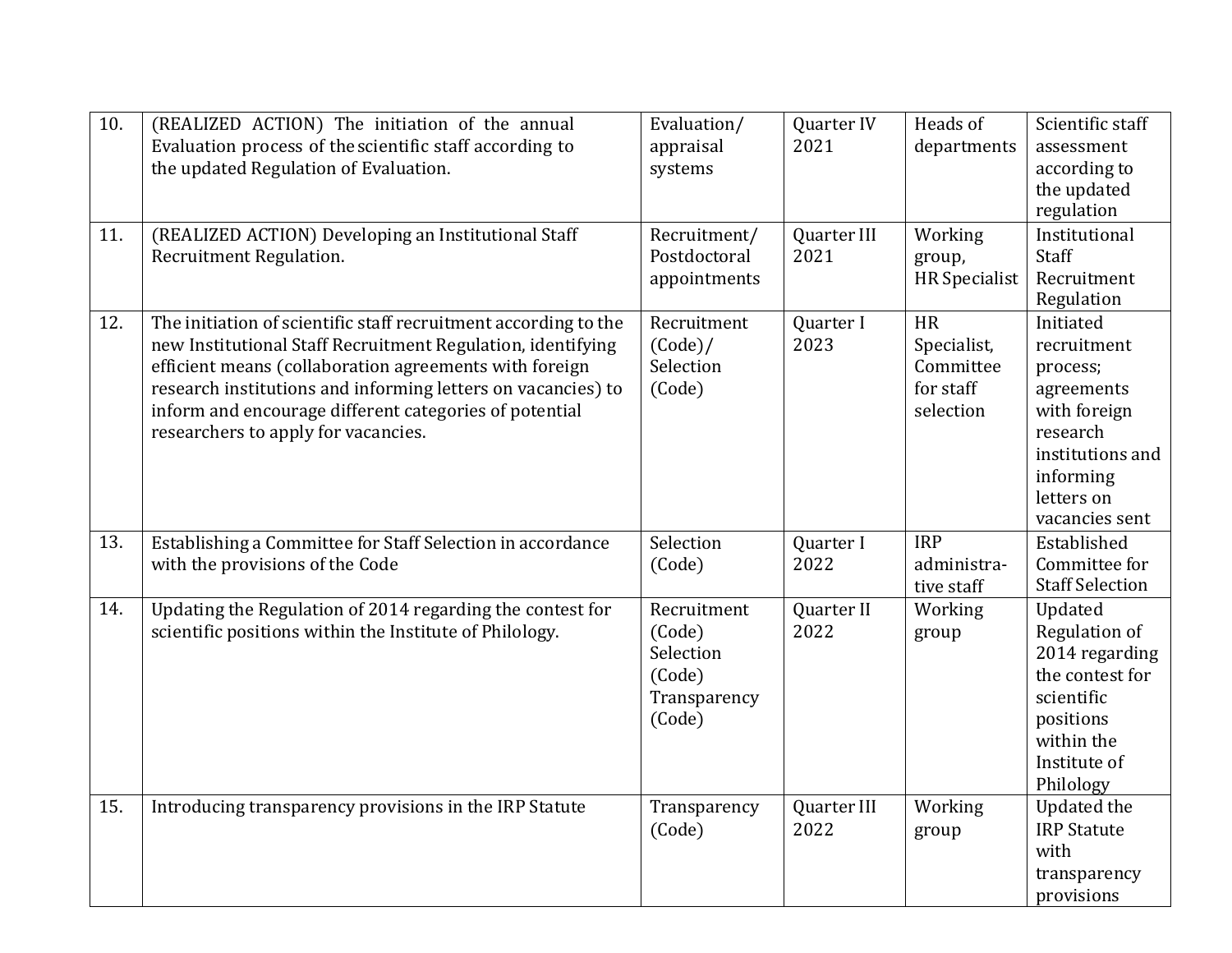| 16. | (REALIZED ACTION) Improving the vacancies column on<br>the website and describing the prospects for research<br>career development.                                                                                  | Transparency<br>(Code)                                                     | Quarter IV<br>2021  | IT specialist                                                                 | Updated<br>website                                                                                             |
|-----|----------------------------------------------------------------------------------------------------------------------------------------------------------------------------------------------------------------------|----------------------------------------------------------------------------|---------------------|-------------------------------------------------------------------------------|----------------------------------------------------------------------------------------------------------------|
| 17. | Unification of the staff evaluation system according to the<br>provisions of the Code. (Updating the Evaluation Regulation<br>and its correlation with the Regulation on how to establish<br>the performance bonus). | Judging merit<br>(Code)                                                    | Quarter II<br>2021  | Working<br>group                                                              | Modified<br>regulation                                                                                         |
| 18. | Introducing provisions regarding the recognition of lifelong<br>professional development model in the HR Strategy                                                                                                    | Seniority<br>(Code)                                                        | Quarter IV<br>2022  | Working<br>group                                                              | <b>Updated HR</b><br>strategy                                                                                  |
| 19. | Introducing provisions on recognition of mobility in the<br>institutional Evaluation Regulation                                                                                                                      | Recognition of<br>mobility<br>experience<br>(Code)<br>Value of<br>mobility | Quarter III<br>2022 | Working<br>group                                                              | Updated<br>institutional<br>Evaluation<br>Regulation<br>with<br>provisions<br>on<br>recognition<br>of mobility |
| 20. | (REALIZED ACTION) Amending the individual employment<br>contracts and other normative acts with provisions on the<br>obligation of employers to provide counselling for career<br>guidance andjob assistance.        | Access to<br>career advice                                                 | Quarter III<br>2022 | <b>IRP</b><br>administra-<br>tive staff                                       | Modified<br>individual<br>employment<br>contract.                                                              |
| 21. | Modifying the IRP Statute with employer's obligations<br>regarding intellectual property rights.                                                                                                                     | Intellectual<br><b>Property Rights</b>                                     | Quarter III<br>2022 | Working<br>group                                                              | <b>Updated IRP</b><br>Statute                                                                                  |
| 22. | Organizing informative seminars on opportunities to<br>improve scientific research and about the quality of co-<br>authorship.                                                                                       | Intellectual<br><b>Property Rights</b>                                     | Quarter IV<br>2022  | Vice-<br>director for<br>research,<br><b>AGEPI Heads</b><br>of<br>Departments | Seminars on<br>opportunities<br>to improve<br>scientific<br>research,<br>50 participants                       |
| 23. | Elaboration of annual institutional plans of internships and<br>continuous professional training sessions.                                                                                                           | Access to<br>research<br>training and<br>continuous<br>development         | Every<br>year       | HR specialist                                                                 | Developed<br>annual plan                                                                                       |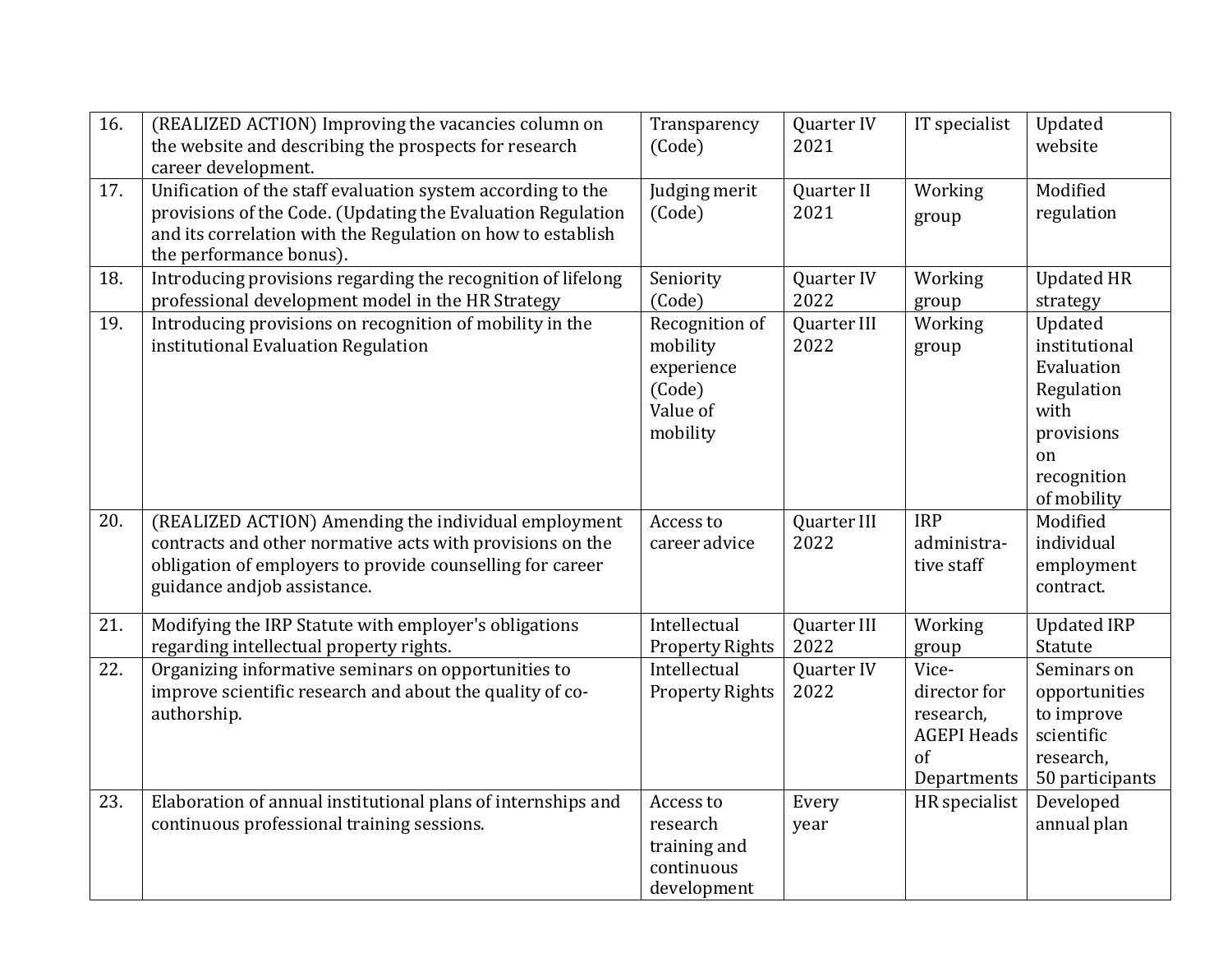| 24. | Periodic updating of the IRP website with information on<br>continuing professional training.                                                                                                                                                     | Access to<br>research<br>training and<br>continuous<br>development                            | Periodically                                                       | IT specialist                                                 | Updated<br>website                                                                                                   |
|-----|---------------------------------------------------------------------------------------------------------------------------------------------------------------------------------------------------------------------------------------------------|-----------------------------------------------------------------------------------------------|--------------------------------------------------------------------|---------------------------------------------------------------|----------------------------------------------------------------------------------------------------------------------|
| 25. | The Institute of Philology will send requests to the Ministry<br>of Education, Culture and Research and to the Ministry of<br>Finance to ensure the implementation of Directive 1999/70<br>$/$ EC $(1)$                                           | Stability and<br>permanence of<br>employment                                                  | Quarter I<br>2022                                                  | <b>HR</b><br>Specialist,<br>Accountant                        | Requests to the<br>Ministry of<br>Education,<br>Culture and<br>Research and<br>to the Ministry<br>of Finance         |
| 26. | The Institute of Philology will modify the Code of Ethics and<br>develop a specific procedure for examining appeals and<br>complaints and resolving labour disputes.                                                                              | Complains/<br>appeals                                                                         | Quarter II<br>2023                                                 | HR specialist                                                 | Specific<br>procedure for<br>examining<br>appeals and<br>complaints and<br>resolving<br>labour disputes              |
| 27. | (REALIZED ACTION) To introduce some changes in the<br>internal regulations and in the job description for<br>coordinating researchers, e.g. the responsibility for<br>coordinating and supervising the researchers in the team<br>he/she manages. | <b>Relation with</b><br>supervisors<br>Supervision<br>and managerial<br>duties<br>Supervision | Quarter III<br>2022                                                | <b>HR</b> Specialist                                          | Updated<br>internal<br>regulations and<br>job description.                                                           |
| 28. | Using EURAXESS to ensure our research vacancies reach a<br>wider audience                                                                                                                                                                         | Recruitment<br>(Charter, Code)<br>Career<br>development                                       | Permanently                                                        | <b>HR</b> Specialist                                          | The use of<br><b>EURAXESS</b>                                                                                        |
| 29. | Organizing Info days about international programs for<br>research (Horizon Europe, COST, Visegrad, Erasmus, AUF,<br>etc.) and placing the project calls on the IRP website.                                                                       | Research<br>freedom                                                                           | Regularly,<br>when the Info<br>days and calls<br>are<br>announced. | The Group<br>responsible<br>for<br>International<br>relations | Researchers<br>informed about<br>international<br>programs for<br>research<br>(Horizon<br>Europe, COST,<br>Visegrad, |